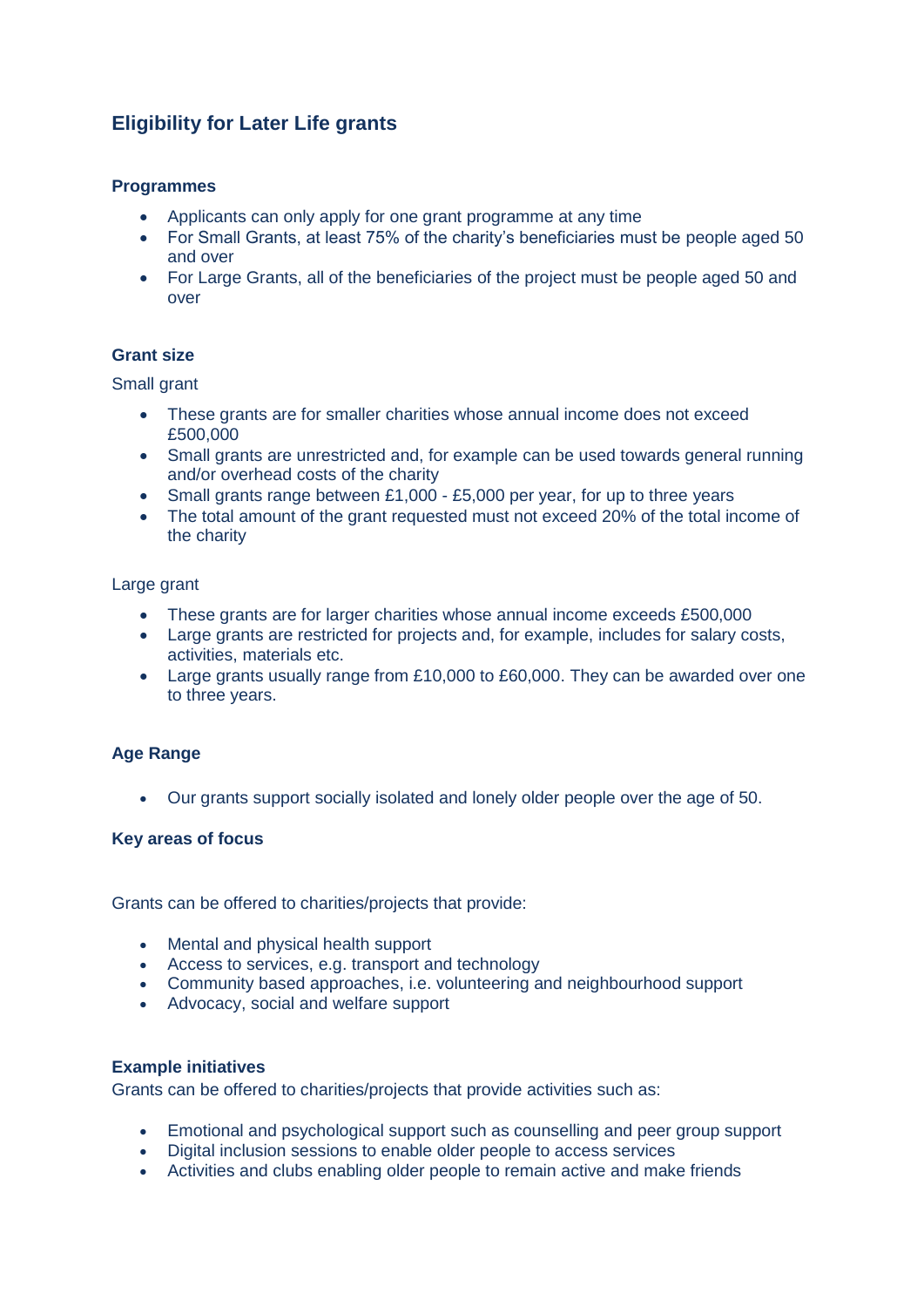- Providing companionship and befriending schemes
- Advice and information on options for those with health conditions
- Carers and respite support

# **Examples of Desired Outcomes**

Short Term

- Reduced feelings of loneliness or social isolation for people in later life
- Older people are better informed about their options and rights leading to greater confidence in choices
- Existing services better supporting the physical, psychological and emotional needs of people as they age
- Increased social participation
- Greater awareness of the subject among Freemasons

# Long Term

- Feel less lonely and socially isolated
- Improved health and sense of wellbeing for people as they age
- Established reliable and supportive networks
- The older population living as they choose in a healthy and safe environment
- MCF's profile raised among Freemasons and the public

# **Eligibility requirements**

- Grants are only made to charities whose beneficiaries are in England and Wales
- Charities must be registered with the Charity Commission or relevant Central registry of the respective Guernsey, Jersey or Isle of Man's government
- Charities must have at least one year of independently examined or audited accounts published on the Charity Commission website for the registered charity number they are applying from

# **What the MCF will not consider grants for**

- Arts and heritage
- **•** Environmental
- Animal welfare
- Statutory obligations
- Routine delivery of the National Curriculum in schools
- The sole aim of promoting civil liberties and human rights
- Political or lobbying activities
- Contributions towards new build and/or large scale capital projects, e.g. building a new hospice wing
- Capital repairs and/or maintenance of existing buildings
- Hospital equipment, such as MRI scanners
- The support or promotion of any and all religious doctrine
- Contributions to general appeals
- Retrospective funding